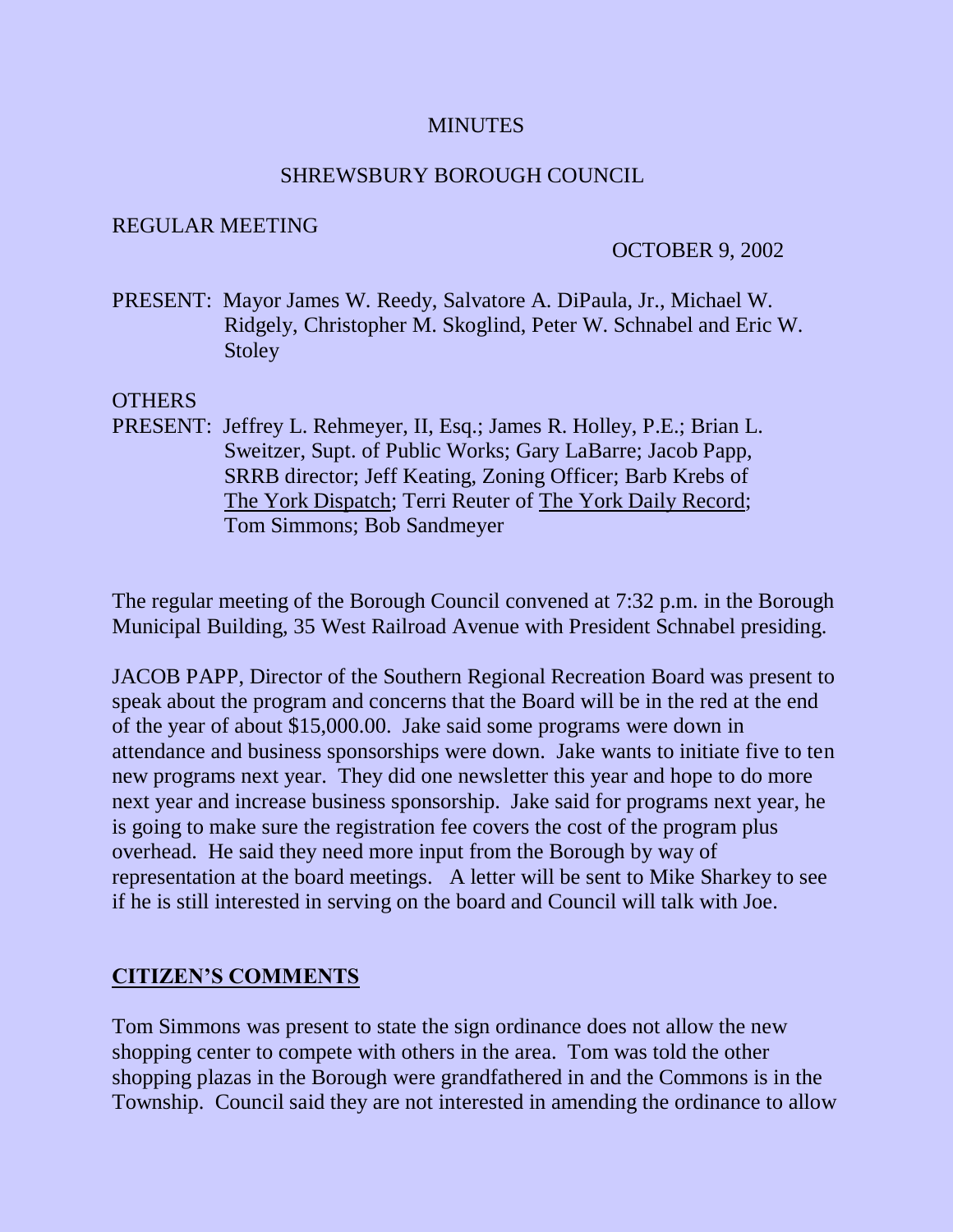larger signs because this is mainly a residential community plus it would set a precedent. Tom asked if Council would consider amending the way the sign size is calculated as now the posts and hardware are included in the measurement calculations. Council referred this to the Planning Commission to make a recommendation.

Gary LaBarre stated the current antennas are now wired. He asked permission to leave two or three rolls of cable at the water tank site for about a month until they can get the cable off the spools and roll it up and then they would dispose of the spools. Permission was given. Gary also said they may be able to receive by donation a communication trailer which is about eight to ten feet long. It would have a generator and a wind-up antenna. It would have to be stored somewhere.

## **APPROVAL OF MINUTES**

C. Skoglind moved to approve the minutes of the September 11, 2002 meeting. E. Stoley seconded. The motion carried with all in favor.

## **APPROVAL OF EXPENDITURES AND REPORT OF ACCOUNTS**

M. Ridgely moved to approve the expenditures and report of accounts for August. C. Skoglind seconded. The motion carried with all in favor.

# **BILLS**

- CGA Law Firm general account thru  $9/26/02$  \$6,208.00;
- James R. Holley & Associates, Inc. sewer \$841.02; water meeting at Giant site and new wells/booster pump \$991.53; general engineering \$1,414.96; scout house roof replacement \$472.82; sanitary sewer line repairs \$32.50; streets \$730.90
- CGA Law Firm Douglas Miller zoning hearing appeal \$2,697.25
- York County Planning Commission 6<sup>th</sup> and 7<sup>th</sup> invoice regional transportation study \$811.85
- Velda Nickell bookkeeping services for September 17.5 hours \$350.00
- D & D Scarborough, Inc. scout house roof \$34,833.70;
- Trinity Excavating, Inc. sewer repairs \$26,437.43

M. Ridgely moved to approve the above invoices.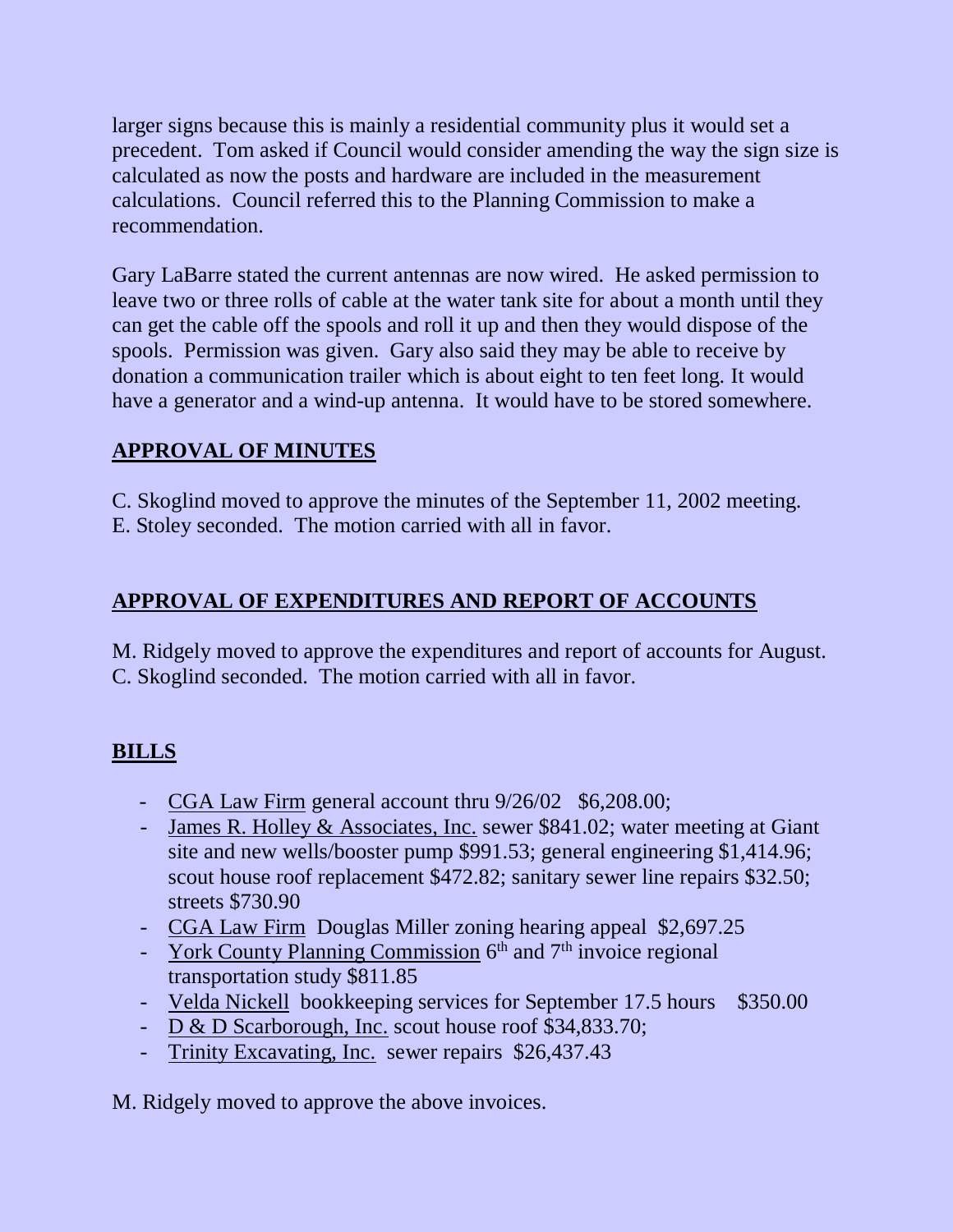S. DiPaula seconded. The motion carried with all in favor.

## **SUBDIVISION AND LAND DEVELOPMENT BUSINESS**

## Dr. Paul Stadler, 620 South Main Street Land Development Plan

Bob Sandmeyer presented the plan which calls for a 2,000 square foot building now and then a 3,000 square foot building to be built later. The existing home would then be destroyed and the planners asked that that be done within six months of his occupancy in the new building. Concrete curbing was added to the plan. PennDOT is recommending two Sycamore trees be removed and they asked for Council's approval. E. Stoley requested a note be added to the plan stating one EDU is allotted for this property.

E. Stoley moved to approve the plan with the following conditions: a note added there is one EDU allotted for this property, posting of a \$3,000.00 bond for the curbing, approval of the soil and erosion plan and issuance of a PennDOT highway occupancy permit to include removal of two Sycamore trees as they are a safety issue.

C. Skoglind seconded. The motion carried with all in favor.

### **Zoning Officer/BOCA Inspector**

Jeff was asked to check into the signs that have appeared on South Main Street in the area between Onion Blvd. and Constitution Ave.

### Shrewsbury Center Inspections

C. Skoglind moved to authorize Engineer Holley to arrange for a private firm to do the inspection work at the new shopping center. E. Stoley seconded. The motion carried with all in favor.

The cost for this will be passed on to the developer.

## **OTHER REPORTS**

### **Water & Sewer**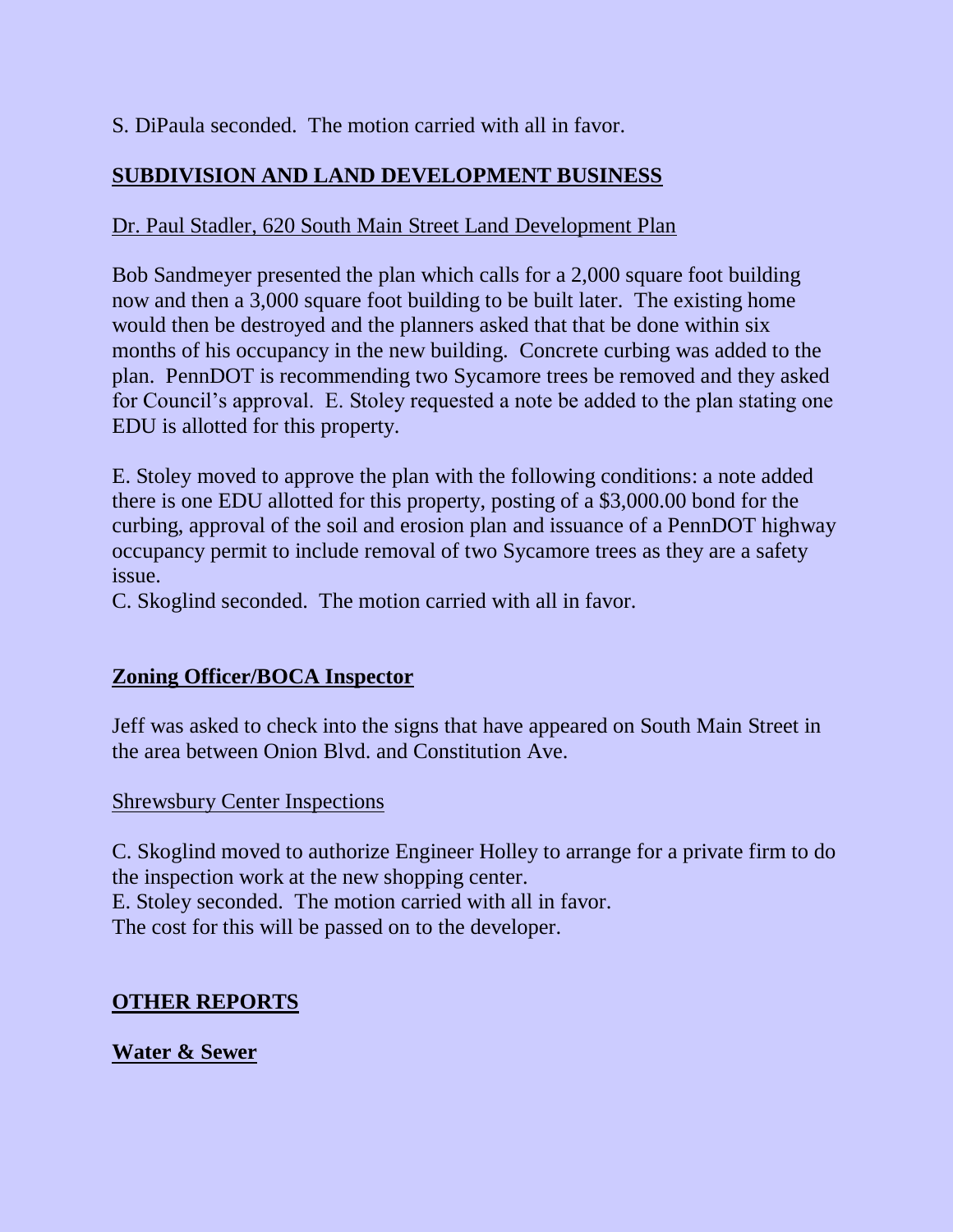#### Booster Pump

The permit for the booster pump station has been approved by DEP and they are requiring the Borough to purchase a spare pump in case of emergency. The spare pump will cost \$1,650.00. Eng. Holley stated his office will contact DEP and Kohl Bros. will also send a letter that if the pump goes bad, one can be put in place within 24 hours as Kohl Bros. keeps these pumps in stock.

#### New Wells

It's expected we will have the permits by next week. Then, the well houses can be built.

#### Drought Emergency

The drought emergency is still in effect. Water usage for September dropped 5% compared to 2001.

#### Valley Road Generator

Cummins Power Systems has signed the agreement for the north end sewer station generator.

### **Public Roads & Lighting** – Christopher M. Skoglind

#### Tree Trimming

Tree trimming notices were sent to residents with tree limbs hanging over and beyond the curb.

#### **Public Lands & Buildings and Finance** – Michael W. Ridgely

#### Interim Library Loan

The settlement is scheduled for October 11. The Borough is guaranteeing up to \$125,000.00 and the required pre-settlement paperwork was submitted to Peoples Bank several weeks ago.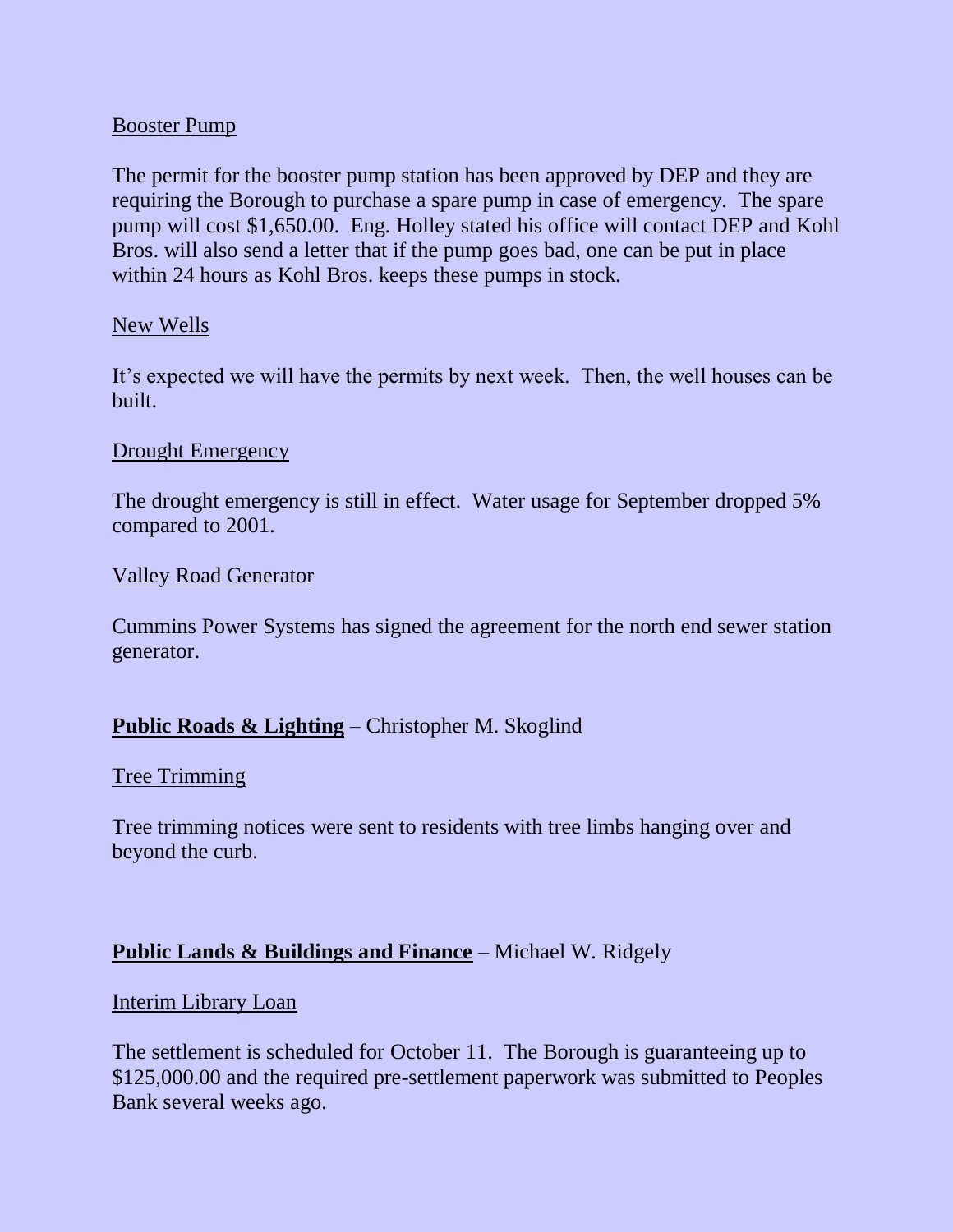E. Stoley moved to authorize the Secretary to sign the Resolution agreeing to the guarantee the interim loan.

C. Skoglind seconded. The motion carried with all in favor.

## PLGIT Transfers

The amounts that need to be transferred were carried over from prior years' accounting and were transfers that were not done. At the budget meeting, it was discussed to do the transfers now and move the money where it belongs.

M. Ridgely moved to authorize the Treasurer to transfer the funds between the PLGIT accounts based on the auditor's recommendations from previous years. S. DiPaula and E. Stoley seconded. The motion carried with all in favor.

## Municipal Building Roof

D & D Scarborough examined the roof and they feel the roof is between 30 – 35 years old and does show some wear. It was decided to have the new roof installed next year and to take the funds out of PLGIT. The bidding process should start in January.

## **ENGINEER'S REPORT**

### Scout House Roof

The project is almost finished. The scouts would like the existing roof left in place. D & D Scarborough submitted a change order in the amount of \$2,759.00 to retain the existing roof over the main portion.

C. Skoglind moved to approve the change order in the amount of \$2,759.00. M. Ridgely seconded. The motion carried with all in favor.

Ken Zampier, scout master, will be invited to the next meeting to explain how the scouts will repair the section of the roof.

### Sewer Extension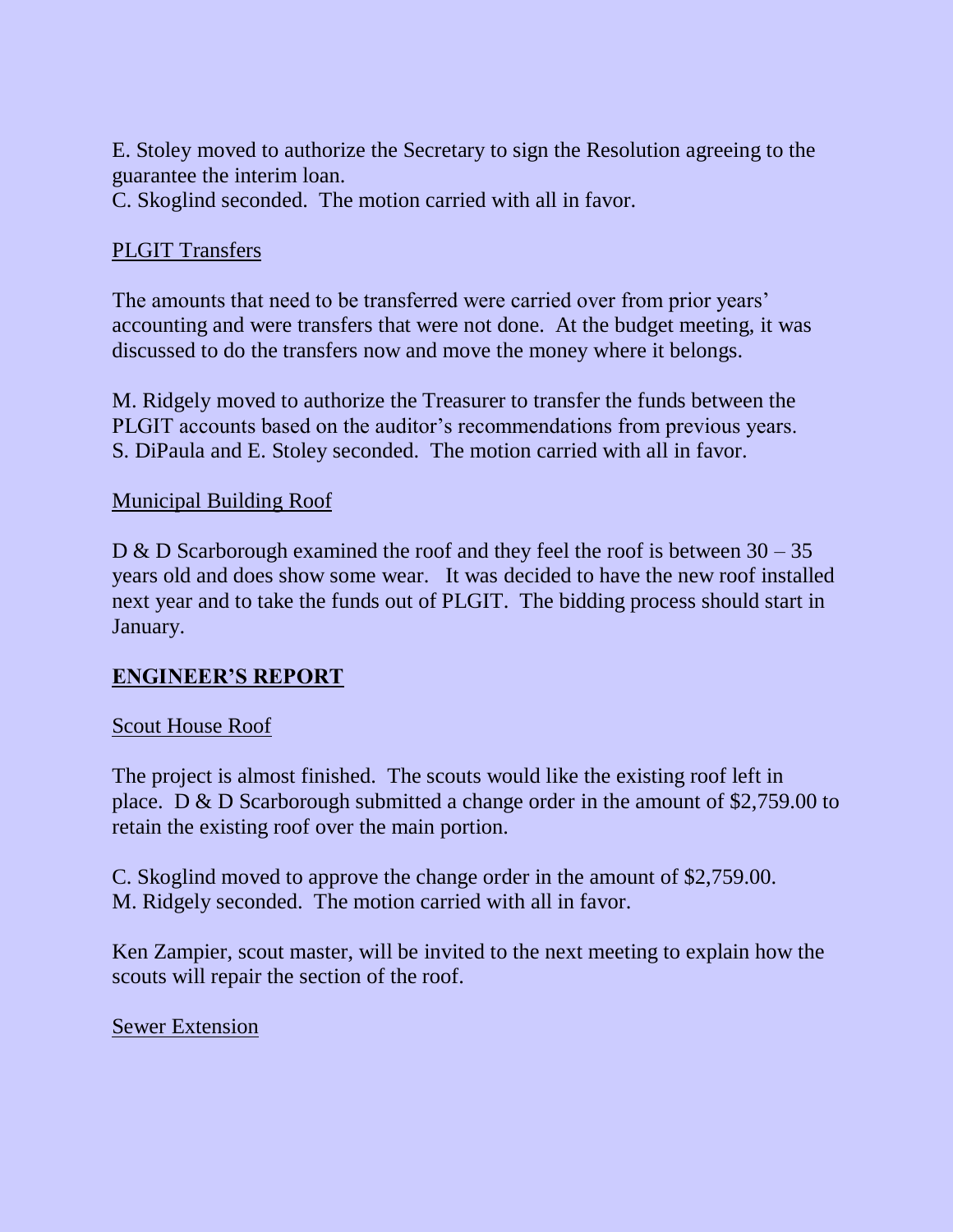The amount of \$3,000.00 should be budgeted to extend a portion of sewer main on Church St. for the last home in the Borough on Church St. to connect. This will be done as part of the Messina Townhome extension.

### PennDOT Drainage Policy

PennDOT has amended their policy for drainage work and maintenance. Copies of the revision will be copied and distributed.

### Deduct Meter

Last month, the Township requested a deduct meter for Walmart to measure how much is used in the garden section. Council suggested a sewer discharge meter. Eng. Holley presented information that the sewage discharge meters are very high maintenance and he recommended a deduct meter with a quarterly surcharge. The ordinance says an application may be considered for a deduct meter. Council feels the water/sewer billing combination is a way to force conservation of water and it does not want to promote the "wasting" of water for a nursery, especially in drought situations like this year. A precedent would be set as every home owner and business could request a meter and it could become an administrative nightmare.

E. Stoley moved to authorize the amendment of the ordinance. After discussion the motion was withdrawn and we will do nothing at this time. If a request is made, the request will be forwarded to the water and sewer committee.

## **SOLICITOR'S REPORT**

### Grim's Glass Zoning Hearing Appeal

The petition of support from the neighbors was not in the file and the applicant produced another copy to enter as evidence in the appeal. Sol. Rehmeyer is seeking to recover his costs.

### 1972 Sewer Bond

Work is progressing on the refinancing. Settlement of the bonds is to take place on October 22.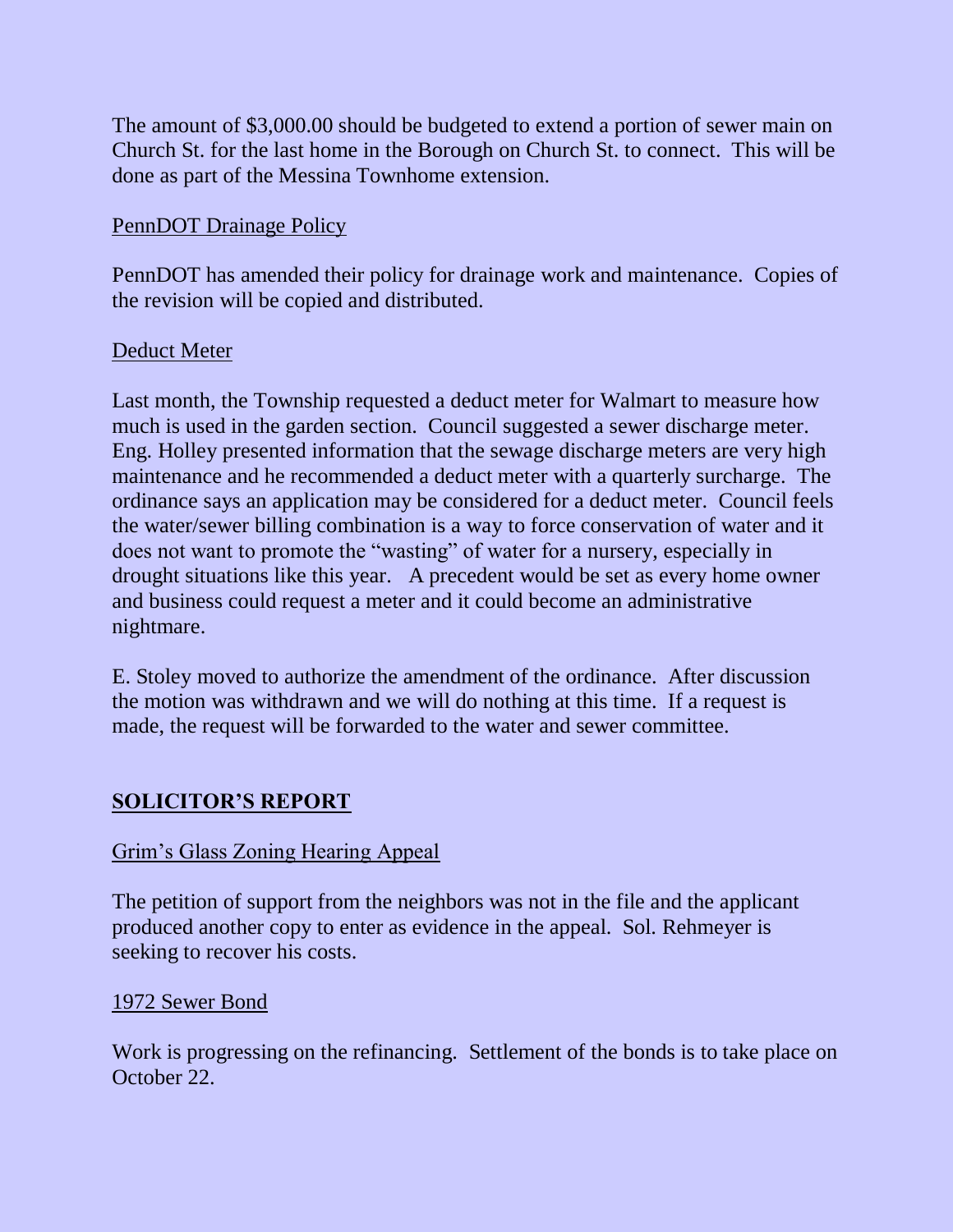### Key Lock Box Ordinance

E. Stoley moved to authorize the advertisement of the ordinance for adoption next month.

S. DiPaula seconded. The motion carried with all in favor.

#### Penn Waste

Scott Wagner will be at the next meeting to discuss the consumer price index and the final extension to our present contract.

### **Public Safety, Welfare and Personnel** – Salvatore A. DiPaula, Jr.

### Animal Control Contract

Terry Hemler, ACS, recommended we stay with the Animal Control and Rescue League near Red Lion.

E. Stoley moved to stay with the Animal Control and Rescue League and to pay them the \$150.00.

S. DiPaula seconded. The motion carried with all in favor.

### **Secretary's Report** – Cindy L. Bosley

### PSAB Shared Building Inspector Program

Mike Heuter will be at the next meeting to give a brief rundown of the program. Irvin will be invited to attend.

### Groundwater Simulator

We will receive \$600.00 from the League of Women Voters to purchase a groundwater simulator for the elementary school.

### **York Area Earned Income Tax Bureau**